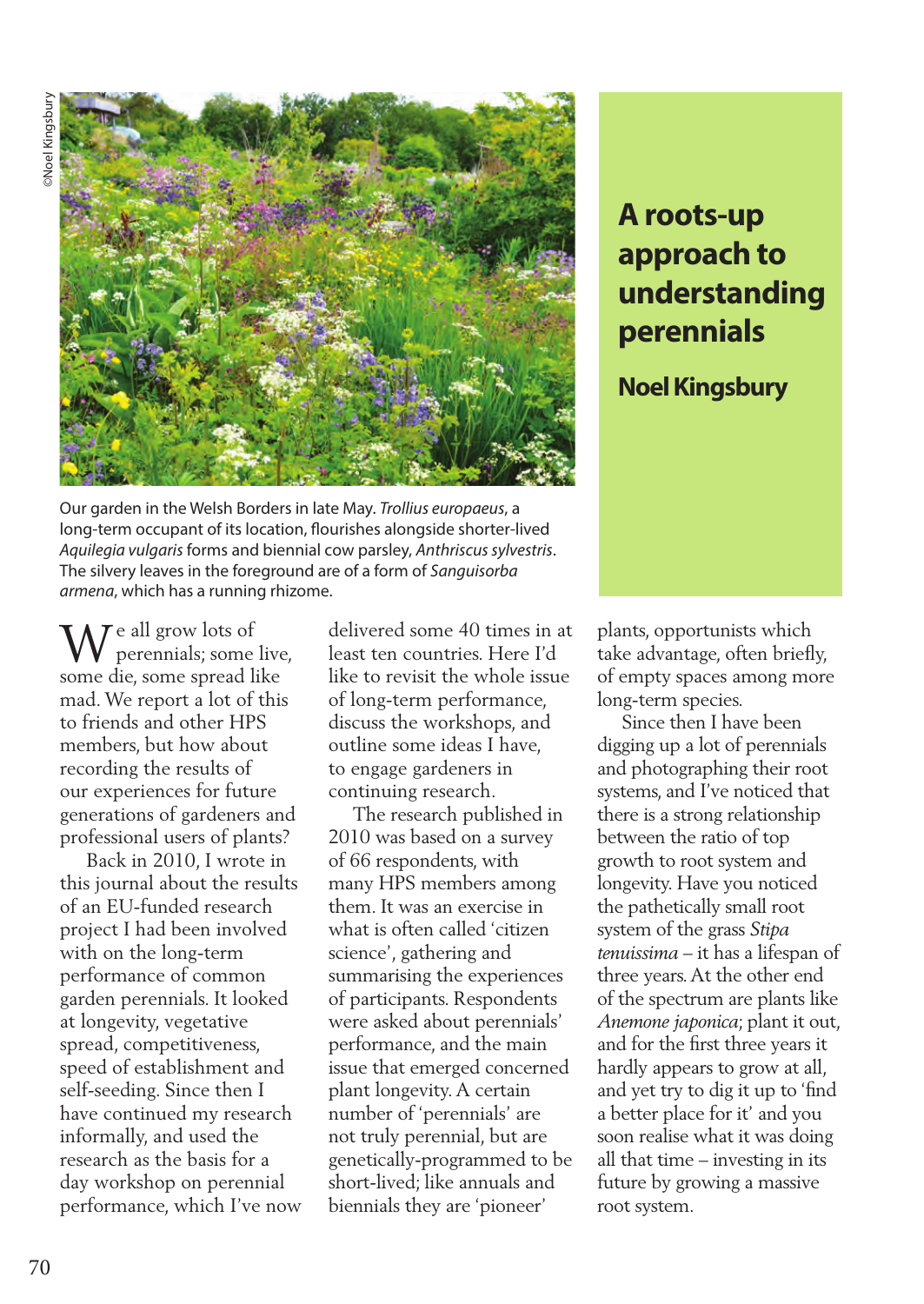#### **Plant Persistence**

Related to the overall size of the root system and associated rhizomes is the question of what I am calling persistence, which I have fully understood only since the research.

 Many of us are familiar with perennials, such as many cultivars of *Achillea* and *Monarda*, which appear to be always on the move but very often die out. Anecdotally, they often seem to do better on sandy rather than heavy soils. What appears to be happening is that the rhizomes (rather than the plant) are short-lived, and are constantly seeking to grow into new territory; failure to do so means that the plant dies. There seems to be considerable variation between cultivars, with some being more stable and solidly clump forming than others.

 *Rudbeckia fulgida* is an autumn-flowering perennial popular for being so much shorter than nearly all the other, very numerous, late yellow daisies. However, the mats of growth it forms tend to be thin and very easily infiltrated by weeds, particularly grasses. Examination of the roots reveals that although its rhizomes branch extensively, ensuring its continued spread and survival, the area of root around flowering stems dies at the end of the year. Compare this with *Geranium endressii*, which has rhizomes whose tissues











*Trollius europaeus*, a perennial which forms a dense long-lived clump. It has an exceptionally dense root network dominating  $\frac{1}{8}$  dense root neuvoles.<br> $\frac{1}{8}$  its immediate locality.

*Rudbeckia fulgida* var. *sullivantii*  'Goldsturm' forms mats but note that the flowering stem in the upper left-hand corner is dead. These mats overlap but the continual cycle of loss and replacement of rhizomes weakens the clump.

Somethia forms a dense long-live<br>Somethic forms a dense long-live<br>Somethic forms an exceptionally<br>gothers dense root network dominatir<br>and the same wealth of the same wealth<br>of the same with the flowering stem in the upper *Geranium endressii* forms mats in a similar way to the rudbeckia  $\frac{36}{5}$  in a similar way to the rudbecking  $\frac{36}{5}$  (this is one of three which were overlapping) but the rhizomes live for at least three years. The result is a dense network of growth which is constantly reinforcing itself and is, not surprisingly, very resistant to weed infiltration.

*Heuchera cylindrica* in the wild in pine forest, near Spokane, Washington State. The rhizomes are buried beneath several centimetres of slowly decaying leaf litter.

One the relatively few running perennials which holds on to territory it has taken, rather than constantly moving on. The long pink shoots are the young rhizomes, growth in the subsequent years forms a dense woody structure with many fibrous roots.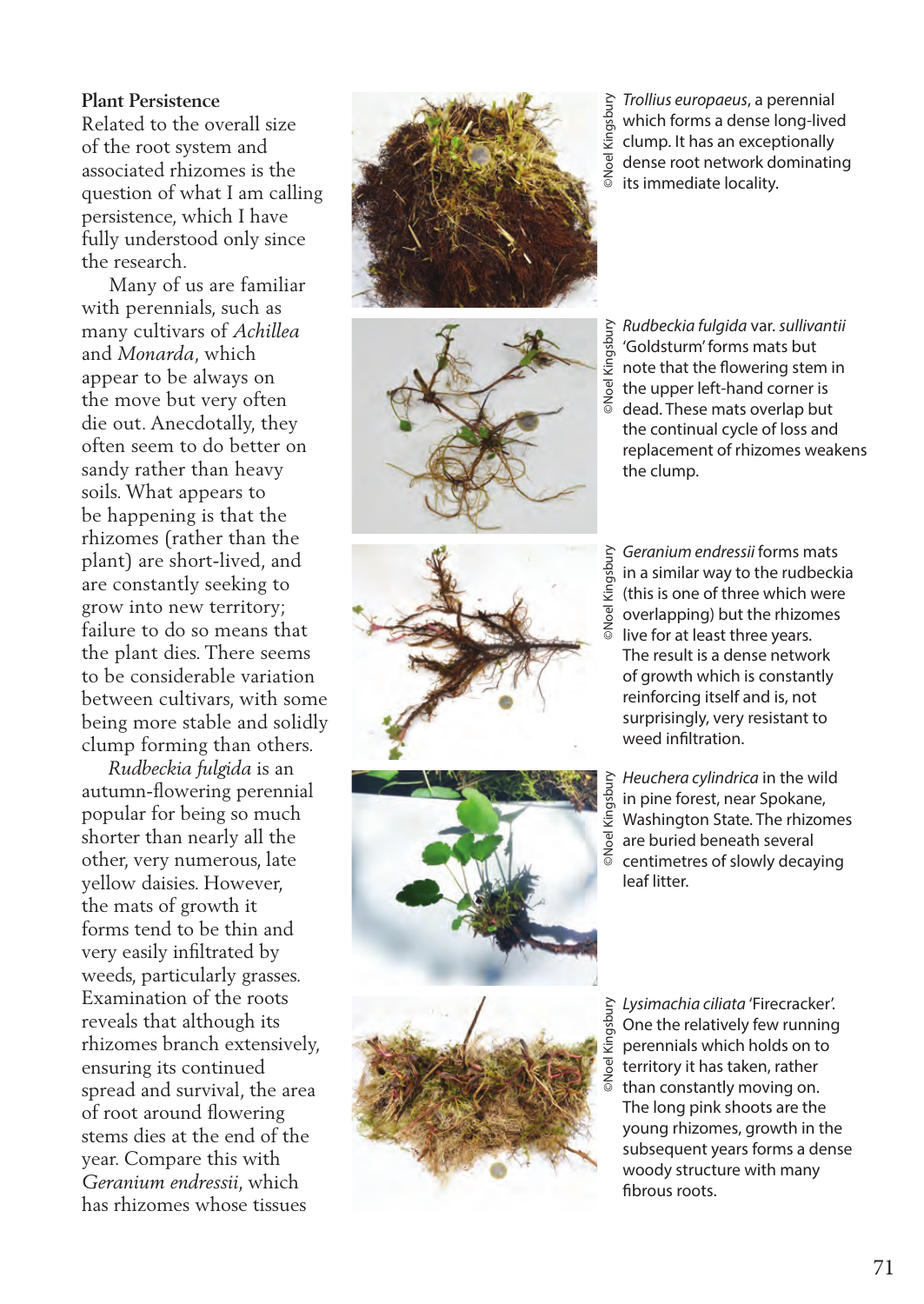seem to live for three years; it builds up a much thicker mat of interlocked rhizomes, continually branching, which by more thoroughly dominating the soil surface form a very dense, weedsuppressing clump.

 *Iris sibirica* is something of an oddity as it, too, is always on the move; many will be familiar with the way that its clumps hollow out in the middle. But unlike most non-persistent perennials it has a very dense, fibrous root system which must help to ensure success, better integration between the rhizomes before they separate and, crucially, something which many gardeners will never notice if they insist on removing the dead leaves every autumn.

Finding plants in the wild in Slovenia made me realise that the leaves are relatively resistant to rotting and form a dense mat around the plant, suppressing other species – in other words they are self-mulching.

 In 2012 heucheras presented a particular problem, as respondents put them into what I jokingly called the 'blacklist': plants which were often heavily promoted by garden centres but which didn't last in the garden. With woody rhizomes radiating out from the centre of the plant they should be soundly persistent, but many are not. Nothing else (apart perhaps from *Echinacea*) seemed to behave so unpredictably. A trip to the Pacific North West in 2013

(inevitably involving running a workshop) provided an opportunity to find some plants in the wild. The answer seemed to be that in nature they grow in thick leaf litter on the forest floor, and in garden conditions where this is lacking the rhizomes may fail to root and so stop the plant spreading and regenerating itself.

 An issue for some gardeners are plants which run. *Euphorbia cyparissias*  is probably the best-known example and something which tends to divide gardeners: there are those who welcome its ability to fill gaps rapidly and those who feel a loss of control when the plant starts popping up in places far from where it was originally planted.



At Moscow State Agricultural University with the 'Eco-landscape Seminar Group'. The group are mostly garden designers.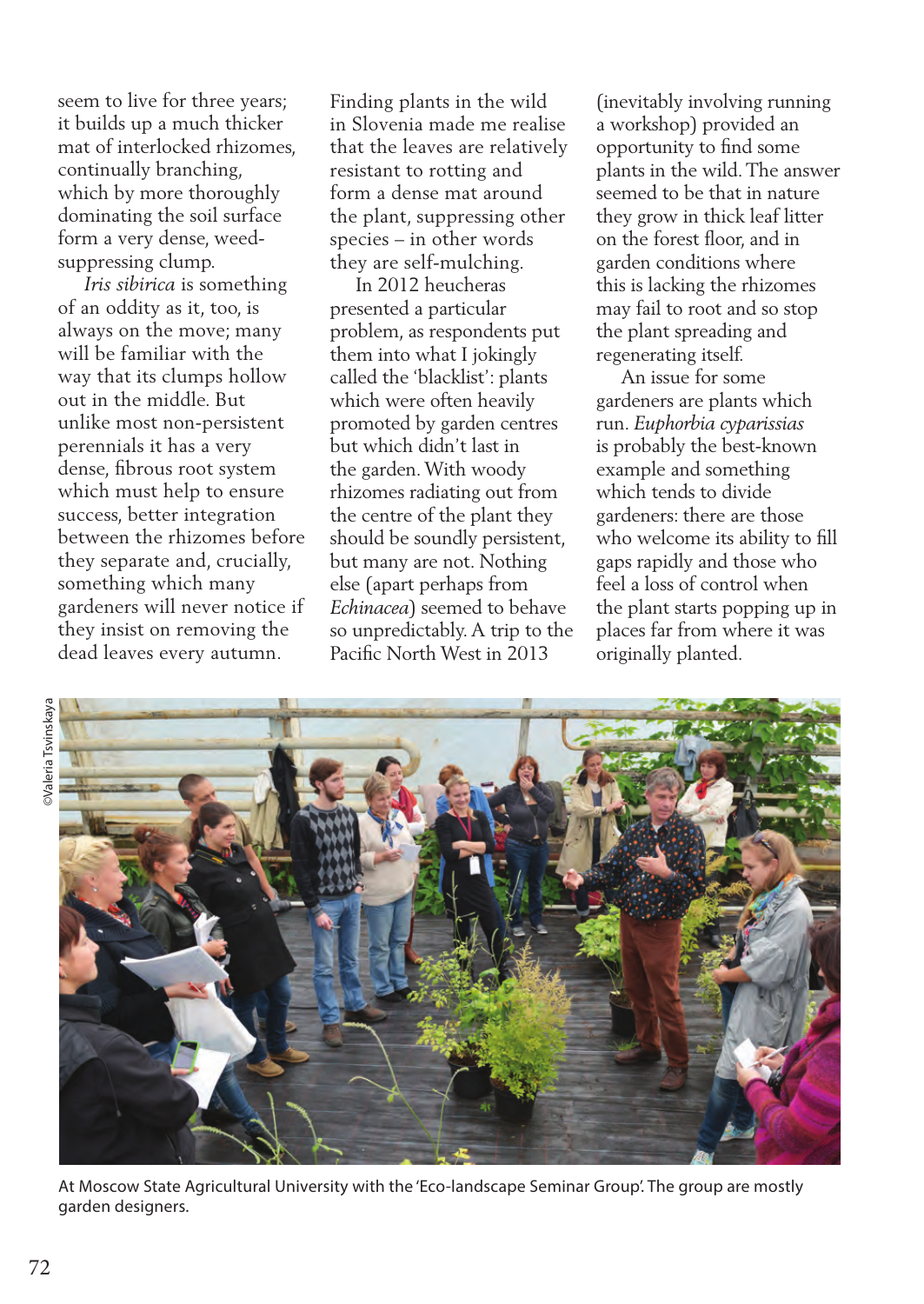

Plants can be dug up and soil washed off the roots for indoor teaching. Grass *Deschampsia cespitosa* being examined by post-graduate landscape students at the University of Sheffield.

 It's now fairly clear that this and many other 'runners' have poor longterm persistence, dying out several years after moving into an area. This plant has now almost died out on me, as has another runner – *Physalis alkekengi*. In nature these are often species of unstable or patchy habitats where plants have to be constantly on the move in order to secure resources. The euphorbia, for example, grows in limestone meadows in central Europe, and its habit allows it to exploit gaps which emerge among the grasses and other species with which it has to share a sometimes resourcepoor environment.

 Perennials which run and then persist are few and far between. Several species of *Lysimachia* do this; I suggest

that *L. punctata* is one of the few perennials which can be thrown out of a car window into a ditch and be expected to grow and compete effectively with native species. It doesn't compete effectively with dense established clumps, but it fills any gaps very efficiently, then forms a dense root mass and so dominates the space.

 Looking at root systems has made me much more aware of the wide variation between perennials in how much biomass they have below ground. There seems to be a distinct group which have massive root systems, clearly very good for establishing dominance, but which take time to develop – as young plants they may be slow growing and vulnerable. Many of these species do not

in fact spread much but stay in one place: examples are *Trollius europaeus, Veronica austriaca, Veronicastrum virginicum, Aruncus dioicus*  and *Heliopsis helianthoides*. A variant strategy is that of a few tall prairie species which add long roots which act as guy-ropes for their stems, such as *Euphorbia maculatum* and many *Vernonia* species.

#### **Disseminating the results of research**

Understanding how perennials perform differently over time, and that this is something which can be predicted from the plant's morphology (i.e. form), led me to develop a workshop which I started in 2012. I have rather whimsically dubbed it '*The Rabbit's Eye View*' because I aim to get students on their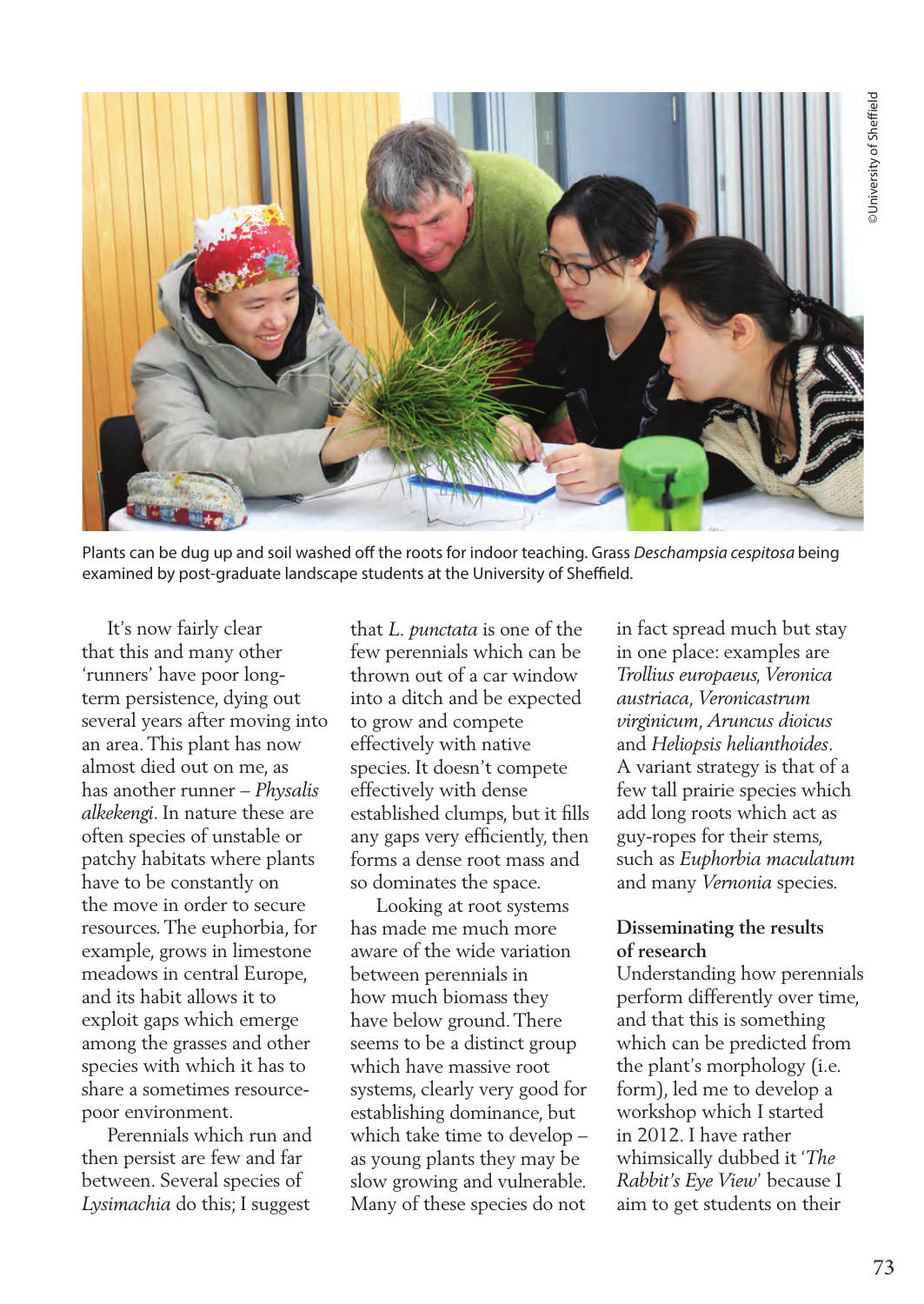hands and knees looking at what goes on in that crucial zone where the top growth meets the roots. The beauty of it is that it works equally well with amateur gardeners, designers, landscape architects, academics and garden-management people. Needless to say, I have run it for some HPS groups too. Ideally we do it in a botanical or other garden where there is a wide range of plants. Spring is a good time, as you can guess from the pattern of emerging perennial clumps what is going on underground; however, in late summer or autumn plants can be seen with their maximum biomass on display. Nurseries have the disadvantage of not having

many plants which are really mature, but on the other hand there is the advantage of being able to knock containergrown plants out of the pot and see what is happening 'down there'.

 A lecture tour in Argentina and Uruguay involved my running the workshop in a friend's garage, then going out to look at a lot of plant species which were very unfamiliar to me. Americans tend to think big, and whereas my normal workshops have an upper limit of 20 (it's not very practicable to get many more people around a plant at ground level), at an event at Longwood Gardens in Pennsylvania I had to use a webcam to home in on plants



Getting down to see what happens at ground level is crucial to effectively understanding and predicting plant growth.

which were then displayed on a cinema-size screen for an audience of 120.

 Intriguingly, I get most requests from eastern Europe. Two years ago it felt a great honour to be the first person to use a brand-new teaching facility at the Dendrological Garden at Pruhonice, near Prague; we ran the workshop twice, back to back, for a very mixed and enthusiastic group from both Czech and Slovak republics. I have done weekend workshops in both Moscow and St. Petersburg, but it was a request from Kiev three years ago which was a particular challenge, as it was in the middle of December. I made it plain that the event would only work if we had lots of plants in 3-litre pots from a nursery. The organisers did a fantastic job and the participants fell on the plants with glee at the end of the first morning; they were not put off by the fact that the foliage had died back. That event coincided with a burst of fighting with Russianbacked forces in the east of the country and I remember getting a call from an English colleague who was very worried about my safety.

### **The future – involving other gardeners in research**

I have set myself the task of producing an A-Z manual of perennials at some stage in the next few years, using a similar methodology to the original survey, so I shall be very glad to hear from anyone who would like to be involved.